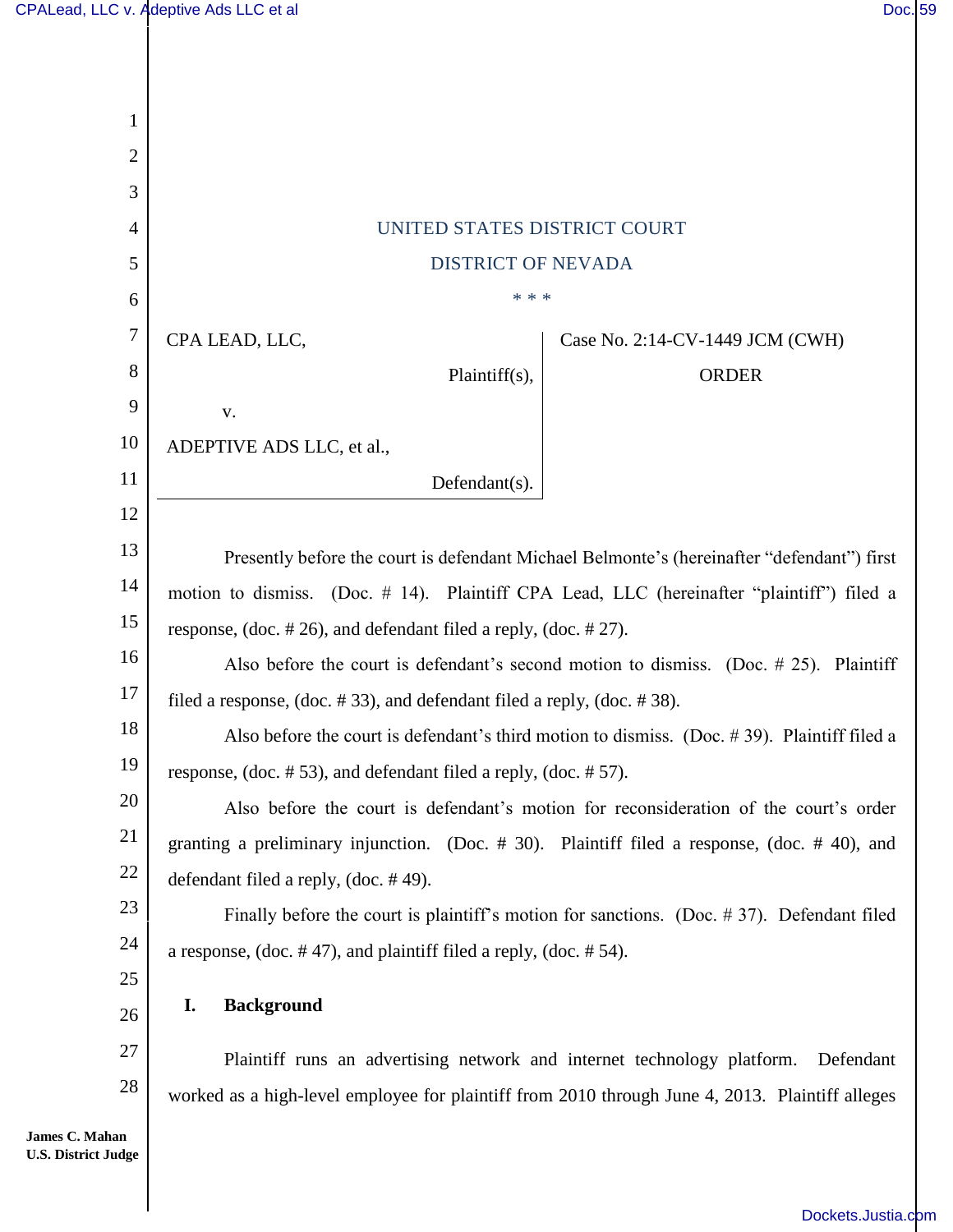that defendant unlawfully copied and downloaded thousands of electronic files consisting of plaintiff's confidential and trade secret information in violation of its policies and intellectual property rights. In particular, plaintiff claims that defendant misappropriated plaintiff's source code, programming techniques, client lists, and formulas, among other information.

5 6 7 8 9 On September 8, 2014, plaintiff filed a complaint against defendant and his co-defendants Jason Butler and Adeptive Ads LLC (collectively "defendants"). (Doc. # 1). Plaintiff then filed motions for a temporary restraining order and preliminary injunction. (Docs. # 4, 5). On September 10, 2014, the court granted plaintiff's motion for a temporary injunction and set a hearing on the preliminary injunction motion. (Doc. #6).

10 11 12 On September 22, 2014, defendant filed his first motion to dismiss plaintiff's claim under the Computer Fraud and Abuse Act, pursuant to Federal Rules of Civil Procedure 9(b) and  $12(b)(6)$ . (Doc. #14).

13 14 15 16 On September 24, 2014, the court held a hearing and ruled to continue the injunction against defendant but not against his co-defendants. (Doc. # 20). The court further stated that the parties should meet and confer to agree on a third party to go through defendant's computers and server to identify plaintiff's confidential information. (Doc. # 20).

17 18 On October 3, 2014, defendant filed his second motion to dismiss. (Doc. # 25). On October 16, 2014, plaintiff filed its first amended complaint. (Doc. # 29).

19 20 21 On October 17, 2014, the parties filed a joint motion for a preliminary injunction order, with each party attaching a proposed order. (Doc. #30). On the same date, the court granted the motion and adopted plaintiff's proposed preliminary injunction order. (Doc. # 32).

22 23 24 25 Also on October 17, 2014, defendant filed his motion for reconsideration of the court's order on the preliminary injunction. (Doc. # 30). On October 24, 2014, plaintiff filed a motion for sanctions. (Doc. # 37). On November 3, 2014, defendant filed his third motion to dismiss. (Doc. # 39).

26 . . .

1

2

3

4

- 27 . . .
- 28 . . .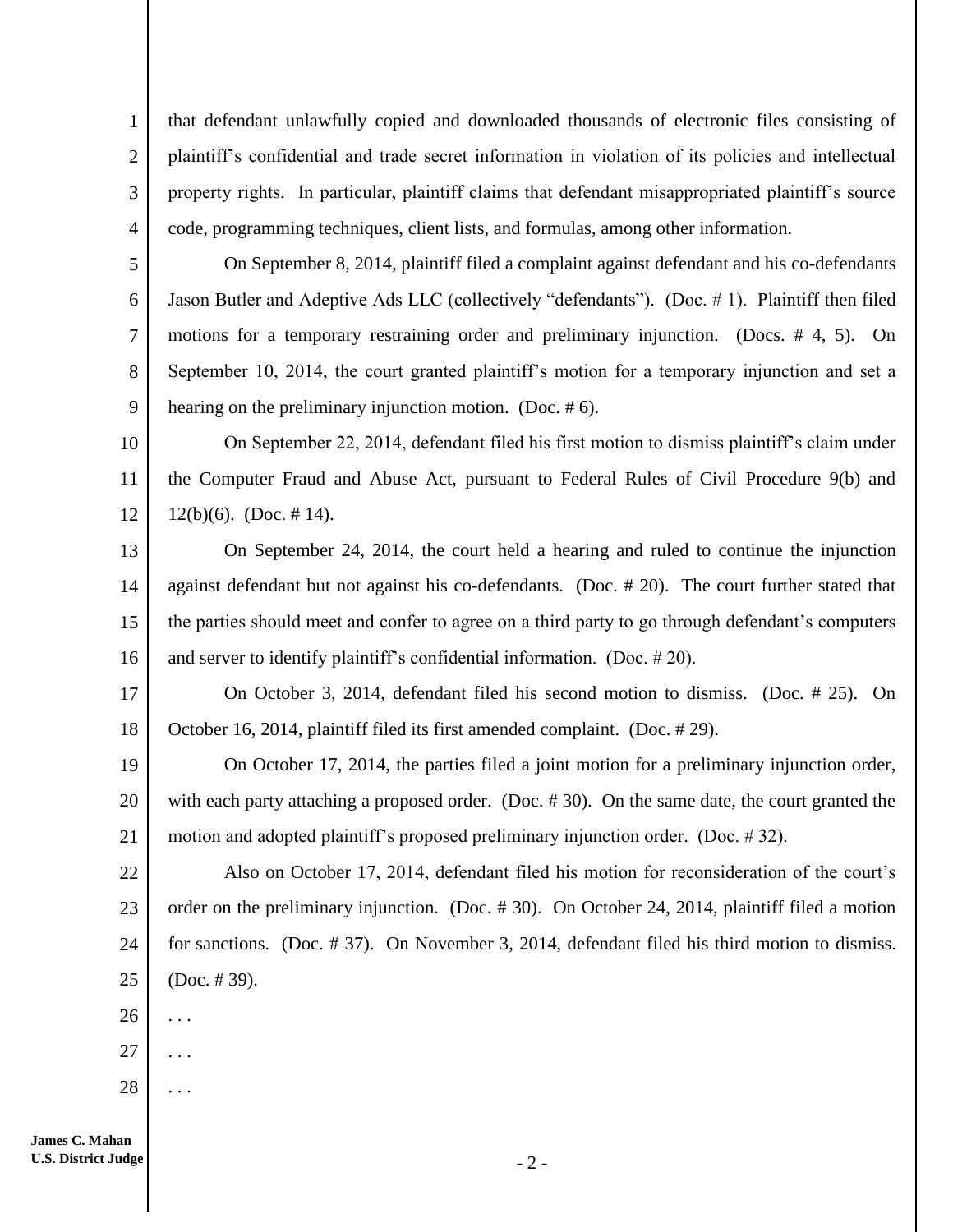1 2

## **II. Legal Standard**

i. Motion to dismiss

3 4 5 6 7 8 9 A court may dismiss a plaintiff's complaint for "failure to state a claim upon which relief can be granted." Fed. R. Civ. P. 12(b)(6). A properly pled complaint must provide "[a] short and plain statement of the claim showing that the pleader is entitled to relief." Fed. R. Civ. P. 8(a)(2); Bell Atlantic Corp. v. Twombly, 550 U.S. 544, 555 (2007). While Rule 8 does not require detailed factual allegations, it demands "more than labels and conclusions" or a "formulaic recitation of the elements of a cause of action." Ashcroft v. Iqbal, 556 U.S. 662, 678 (2009) (citation omitted).

10 11 12 13 "Factual allegations must be enough to rise above the speculative level." Twombly, 550 U.S. at 555. Thus, to survive a motion to dismiss, a complaint must contain sufficient factual matter to "state a claim to relief that is plausible on its face." Iqbal, 556 U.S. at 678 (citation omitted).

14 15 16 17 18 In Iqbal, the Supreme Court clarified the two-step approach district courts are to apply when considering motions to dismiss. First, the court must accept as true all well-pled factual allegations in the complaint; however, legal conclusions are not entitled to the assumption of truth. Id. at 678-79. Mere recitals of the elements of a cause of action, supported only by conclusory statements, do not suffice. Id.

19 20 21 22 Second, the court must consider whether the factual allegations in the complaint allege a plausible claim for relief. Id. at 679. A claim is facially plausible when the plaintiff's complaint alleges facts that allow the court to draw a reasonable inference that the defendant is liable for the alleged misconduct. Id. at 678.

23 24 25 26 27 Where the complaint does not permit the court to infer more than the mere possibility of misconduct, the complaint has "alleged – but it has not shown – that the pleader is entitled to relief." Id. at 679 (internal quotations omitted). When the allegations in a complaint have not crossed the line from conceivable to plausible, plaintiff's claim must be dismissed. Twombly, 550 U.S. at 570.

28 . . .

- 3 -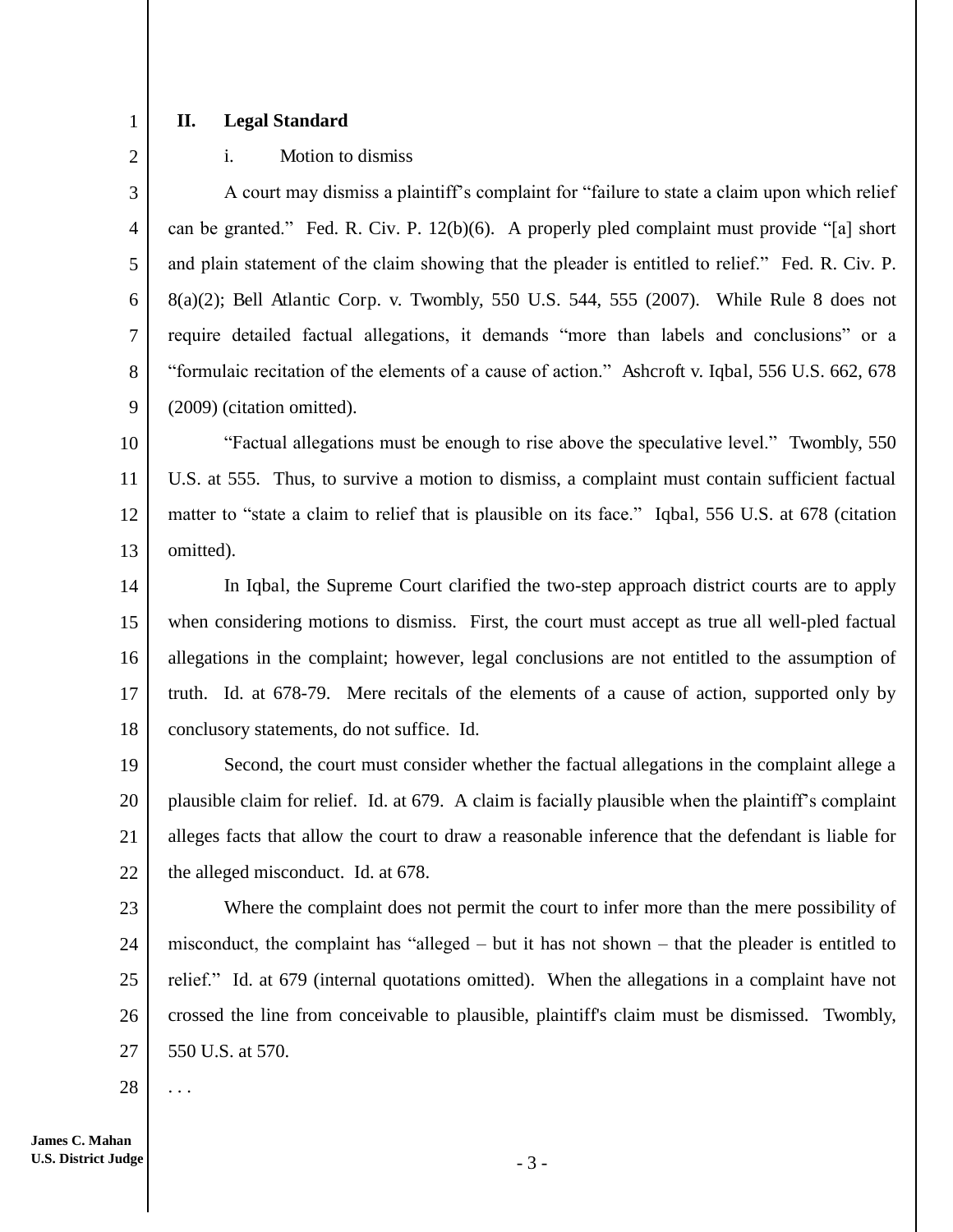| $\mathbf{1}$   | The Ninth Circuit addressed post-Iqbal pleading standards in Starr v. Baca, 652 F.3d                                                                                          |
|----------------|-------------------------------------------------------------------------------------------------------------------------------------------------------------------------------|
| $\overline{2}$ | 1202, 1216 (9th Cir. 2011). The Starr court stated,                                                                                                                           |
| 3              |                                                                                                                                                                               |
| 4              | First, to be entitled to the presumption of truth, allegations in a complaint or<br>counterclaim may not simply recite the elements of a cause of action, but must            |
| 5              | contain sufficient allegations of underlying facts to give fair notice and to enable<br>the opposing party to defend itself effectively. Second, the factual allegations that |
| 6              | are taken as true must plausibly suggest an entitlement to relief, such that it is not<br>unfair to require the opposing party to be subjected to the expense of discovery    |
| 7              | and continued litigation.                                                                                                                                                     |
| 8              | Id.                                                                                                                                                                           |
| 9              | ii.<br>Motion for reconsideration                                                                                                                                             |
|                | A motion for reconsideration "should not be granted, absent highly unusual                                                                                                    |
| 10             | circumstances." Kona Enters., Inc. v. Estate of Bishop, 229 F.3d 877, 890 (9th Cir. 2000).                                                                                    |
| 11<br>12       | "Reconsideration is appropriate if the district court (1) is presented with newly discovered                                                                                  |
| 13             | evidence, $(2)$ committed clear error or the initial decision was manifestly unjust, or $(3)$ if there is                                                                     |
| 14             | an intervening change in controlling law." School Dist. No. 1J v. ACandS, Inc., 5 F.3d 1255,                                                                                  |
| 15             | 1263 (9th Cir. 1993); Fed. R. Civ. P. 60(b). "A motion to alter or amend a judgment must be                                                                                   |
| 16             | filed no later than 28 days after the entry of the judgment." Fed. R. Civ. P. $59(e)$ .                                                                                       |
| 17             | Motion for sanctions<br>iii.                                                                                                                                                  |
| 18             | Federal Rule of Civil Procedure $37(b)(2)(A)$ identifies sanctions that a court may impose                                                                                    |
| 19             | against a party who has failed to comply with a discovery order. Fed. R. Civ. P. $37(b)(2)(A)$ .                                                                              |
| 20             | Possible sanctions include "directing that the matters embraced in the order or other designated                                                                              |
|                | facts be taken as established for purposes of the action, as the prevailing party claims," and                                                                                |
| 21             | "rendering a default judgment against the disobedient party." Fed. R. Civ. P. 37(b)(2)(A)(i), (vi).                                                                           |
| 22             | Ш.<br><b>Discussion</b>                                                                                                                                                       |
| 23             | Defendant's first motion to dismiss<br>i.                                                                                                                                     |
| 24             |                                                                                                                                                                               |
| 25             | Defendant's first motion seeks dismissal of a single count in plaintiff's original complaint                                                                                  |
| 26             | alleging violations of the Computer Fraud and Abuse Act ("CFAA"). (Doc. # 14). Plaintiff                                                                                      |
| 27             | states in its response to defendant's motion that it does not oppose dismissal of this claim. (Doc.                                                                           |
| 28             | $#26$ ).                                                                                                                                                                      |
|                |                                                                                                                                                                               |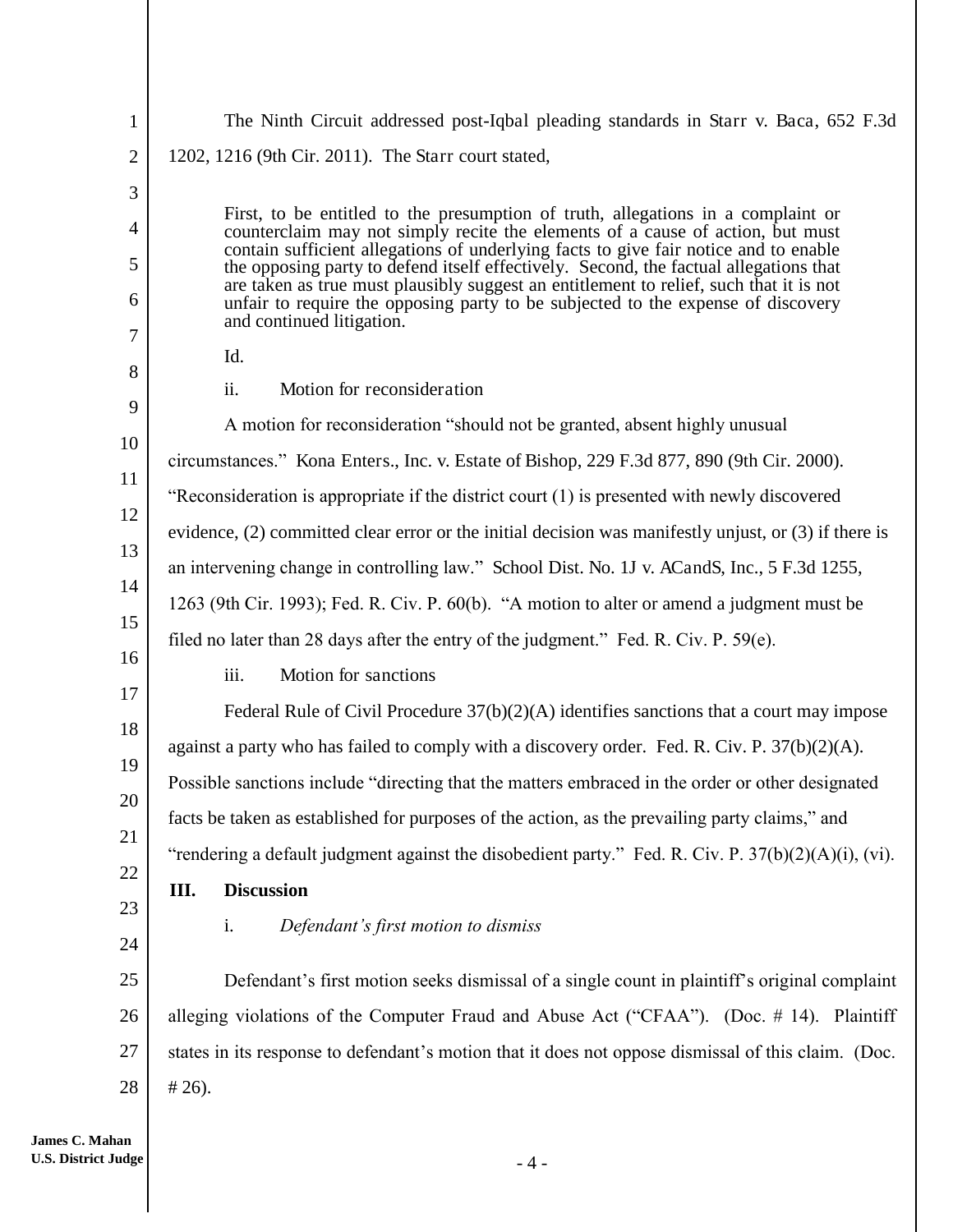| $\mathbf{1}$        | Since filing its original complaint, plaintiff filed a first amended complaint. (Doc. #29).         |  |  |  |
|---------------------|-----------------------------------------------------------------------------------------------------|--|--|--|
| $\overline{2}$      | The amended complaint does not include a claim under the CFAA. Accordingly, defendant's             |  |  |  |
| 3                   | first partial motion to dismiss will be denied as moot.                                             |  |  |  |
| $\overline{4}$<br>5 | Defendant's second motion to dismiss<br>ii.                                                         |  |  |  |
| 6                   | Defendant's second motion seeks dismissal of a number of plaintiff's claims. (Doc. #                |  |  |  |
| 7                   | 25). Plaintiff argues in its response that defendant's motion should be denied because plaintiff    |  |  |  |
| 8                   | filed its first amended complaint after defendant's motion was filed, rendering it moot. (Doc. #    |  |  |  |
| 9                   | 33).                                                                                                |  |  |  |
| 10                  | In reply, defendant then filed a document entitled "reply in support of his second partial          |  |  |  |
| 11                  | motion to dismiss; and third motion to dismiss." (Doc. $\#$ 38). Pursuant to normal procedure, this |  |  |  |
| 12                  | document was filed twice on the docket, as both a reply, (doc. $\#$ 38), and as defendant's third   |  |  |  |
| 13                  | motion to dismiss, (doc. $#39$ ).                                                                   |  |  |  |
| 14                  | Defendant's second motion was filed before plaintiff amended its complaint. Therefore,              |  |  |  |
| 15                  | defendant's second motion it will be denied as moot.                                                |  |  |  |
| 16<br>17            | Defendant's third motion to dismiss<br>iii.                                                         |  |  |  |
| 18                  | Plaintiff first suggests that defendant's third motion to dismiss should be summarily               |  |  |  |
| 19                  | denied because it references paragraphs of plaintiff's now-inoperative original complaint rather    |  |  |  |
| $20\,$              | than its amended complaint. (Doc. $# 53$ ).                                                         |  |  |  |
| 21                  | Defendant's third motion is not moot simply because it asserts the same arguments as a              |  |  |  |
| 22                  | previously-filed motion mooted by plaintiff's amendment. Summary denial of the third motion         |  |  |  |
| 23                  | is not warranted on these grounds, so the court will now examine defendant's arguments for          |  |  |  |
| 24                  | dismissal in turn.                                                                                  |  |  |  |
| 25                  |                                                                                                     |  |  |  |
| 26                  |                                                                                                     |  |  |  |
| 27                  |                                                                                                     |  |  |  |
| 28                  |                                                                                                     |  |  |  |
| i9.n                |                                                                                                     |  |  |  |

**James C. Mahan U.S. District Judge**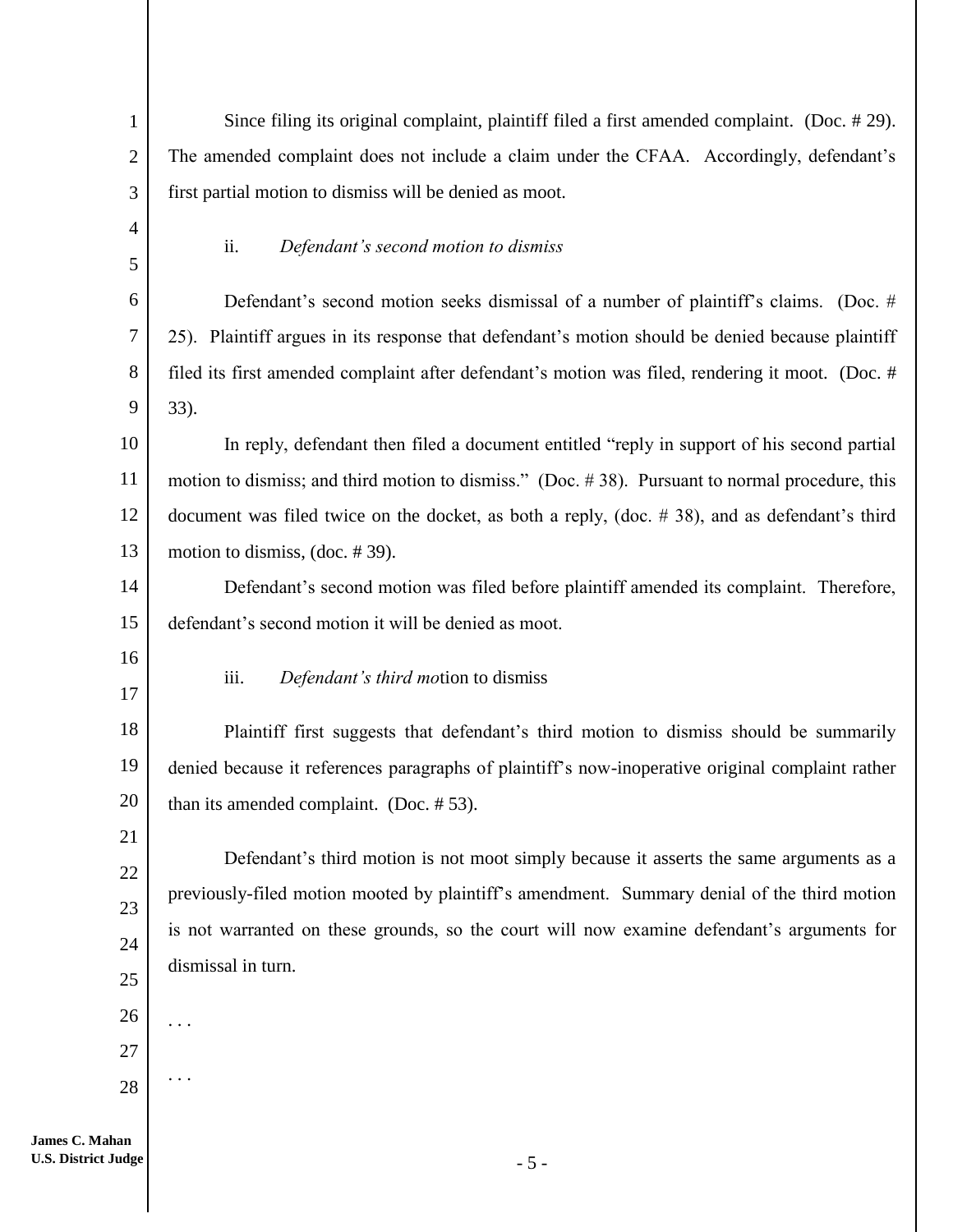#### **a. Diversity jurisdiction**

1

2

3

4

5

6

7

8

9

10

11

12

13

14

15

16

17

18

19

20

21

22

23

24

25

26

27

28

 Defendant argues in its third motion to dismiss that the court lacks jurisdiction over the instant case. (Doc. # 39). While plaintiff's first amended complaint includes a statement that jurisdiction is proper based on plaintiff's federal claim under the Computer Fraud and Abuse Act, plaintiff removed this cause of action from its complaint upon amendment. (Doc. # 29). Plaintiff also cites 28 U.S.C. § 2201 in seeking a declaratory judgment, but the court may award such a remedy only "[i]n a case of actual controversy within its jurisdiction." 28 U.S.C. §  $2201(a)$ .

 Therefore, the sole basis for jurisdiction here is diversity. The parties do not contest that diversity of citizenship is met. (Docs. # 29, 39). According to plaintiff's complaint, plaintiff is a citizen of Wisconsin. Plaintiff is a limited liability company, and its sole member resides in the state of Wisconsin. (Doc. # 29).

 Therefore, for purposes of diversity jurisdiction, plaintiff is a citizen of Wisconsin. See Johnson v. Columbia Props. Anchorage, LP, 437 F.3d 894, 899 (9th Cir. 2006) ("[A]n LLC is a citizen of every state of which its owners/members are citizens."). Defendants are all citizens of Nevada. (Doc. # 29). The parties are therefore diverse, and the court has jurisdiction if plaintiff meets the amount in controversy requirement.

Plaintiff states that "the amount in controversy exceeds \$75,000 because CPAlead's investment in, and the current value of, the information Defendants are alleged to have misappropriated well exceeds \$75,000, likely exceeds \$750,000, may exceed \$7,500,000, and may even exceed \$75,000,000." (Doc. # 29).

Defendant argues that the amount in controversy is not met because "[p]laintiff has failed to list even one lost client, has failed to list even one competitor its code was given to, and has failed to show even one dollar lost other than the blanket allegation that it has lost tens of thousands of dollars with no other showing." (Doc. # 39).

"A claim in excess of the requisite amount, made in good faith in the complaint, satisfies the jurisdictional requirement." Budget Rent-A-Car, Inc. v. Higashiguchi, 109 F.3d 1471, 1473 (9th Cir. 1997). "It must appear to a legal certainty that the claim is really for less than the

**James C. Mahan U.S. District Judge**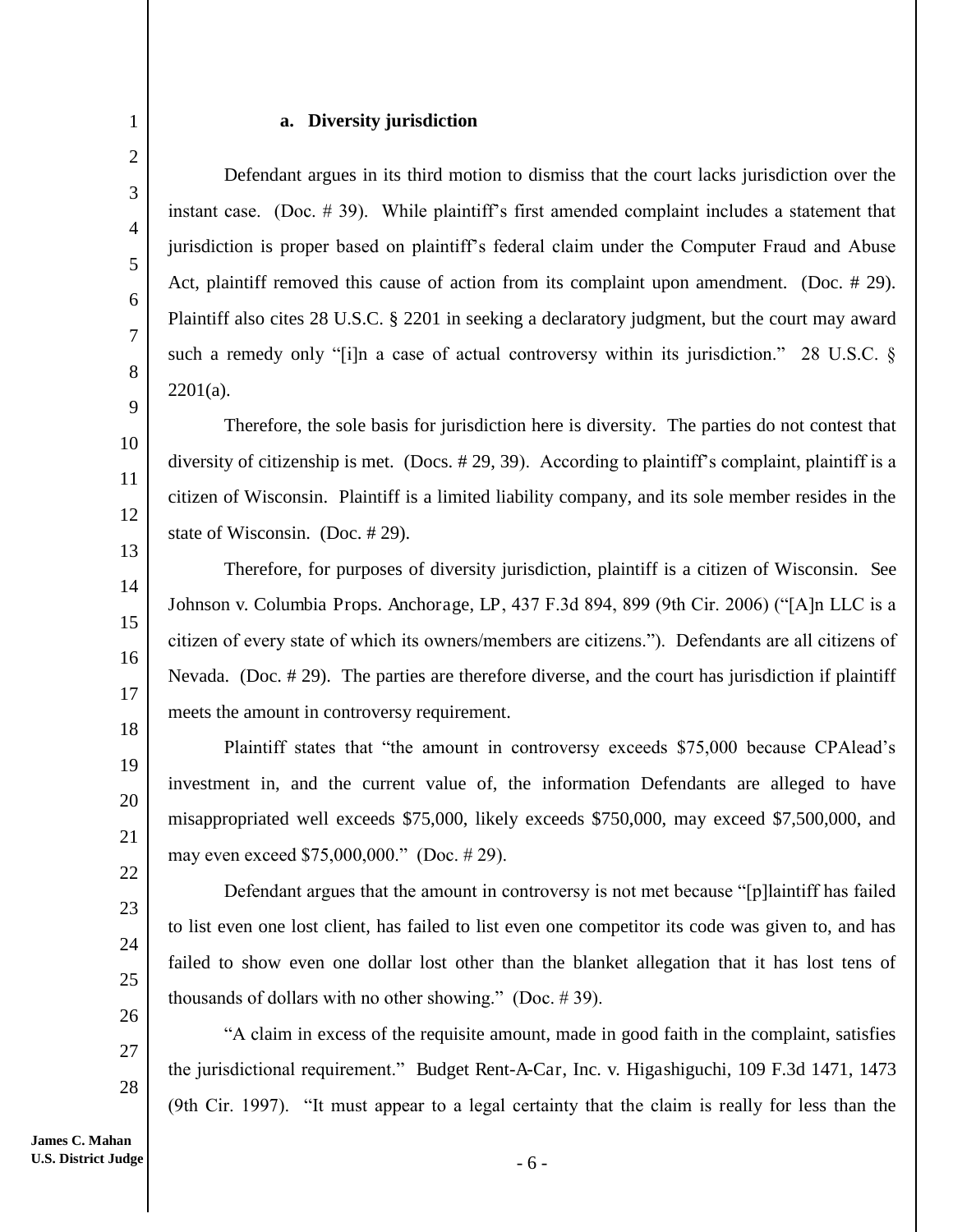jurisdictional amount to justify dismissal." St. Paul Mercury Indem. Co. v. Red Cab Co., 303 U.S. 283, 289-90 (1938).

3 4 5 6 7 Defendant misstates the legal standard applicable to this issue. (Doc. # 39). A defendant removing a case to federal court has the burden to prove by a preponderance of the evidence that the jurisdictional amount is met. See Sanchez v. Monumental Life Ins. Co., 102 F.3d 398, 403-04 (9th Cir. 1996). By contrast, dismissal based on plaintiff's failure to meet the amount in controversy is appropriate only based on the legal certainty test above. See St. Paul Mercury Indem. Co., 303 U.S. at 289.

9 10 11 12 Defendant fails to cite any statute or evidence establishing by legal certainty that the jurisdictional amount is not met. Accordingly, the court finds that it possesses diversity jurisdiction over the instant case. Therefore, the court will now consider defendant's arguments for dismissal of plaintiff's various claims.

13

8

1

2

14

#### **b. Misappropriation of trade secrets**

15 16 17 18 19 Defendant contends that dismissal of plaintiff's claim for misappropriation of trade secrets is appropriate because plaintiff fails to claim that defendant obtained any trade secrets by improper means as required by Nevada Revised Statute 600A.030(2). (Doc. # 39). Defendant also argues that plaintiff's complaint is inadequate because it simply recites the elements of misappropriation without any substantiation of this claim. (Doc. # 39).

20 21 22 23 24 25 Plaintiff's complaint adequately pleads misappropriation. Nevada Revised Statute 600A.030(2) provides a number of alternative definitions for misappropriation. One of these is "acquisition of the trade secret of another by a person by improper means." NRS 600A.030(2)(a), (b). The statute defines "improper means" to include theft, misrepresentation and "[w]illful breach or willful inducement of a breach of a duty imposed by . . . contract . . . ." NRS 600A.030(1)(a), (c), (e).

26 27 28 NRS 600A.030(2) also states that "[d]isclosure or use of a trade secret of another without express or implied consent by a person who . . . [a]t the time of the disclosure or use, knew or had reason to know that his or her knowledge of the trade secret was . . . [a]cquired under

- 7 -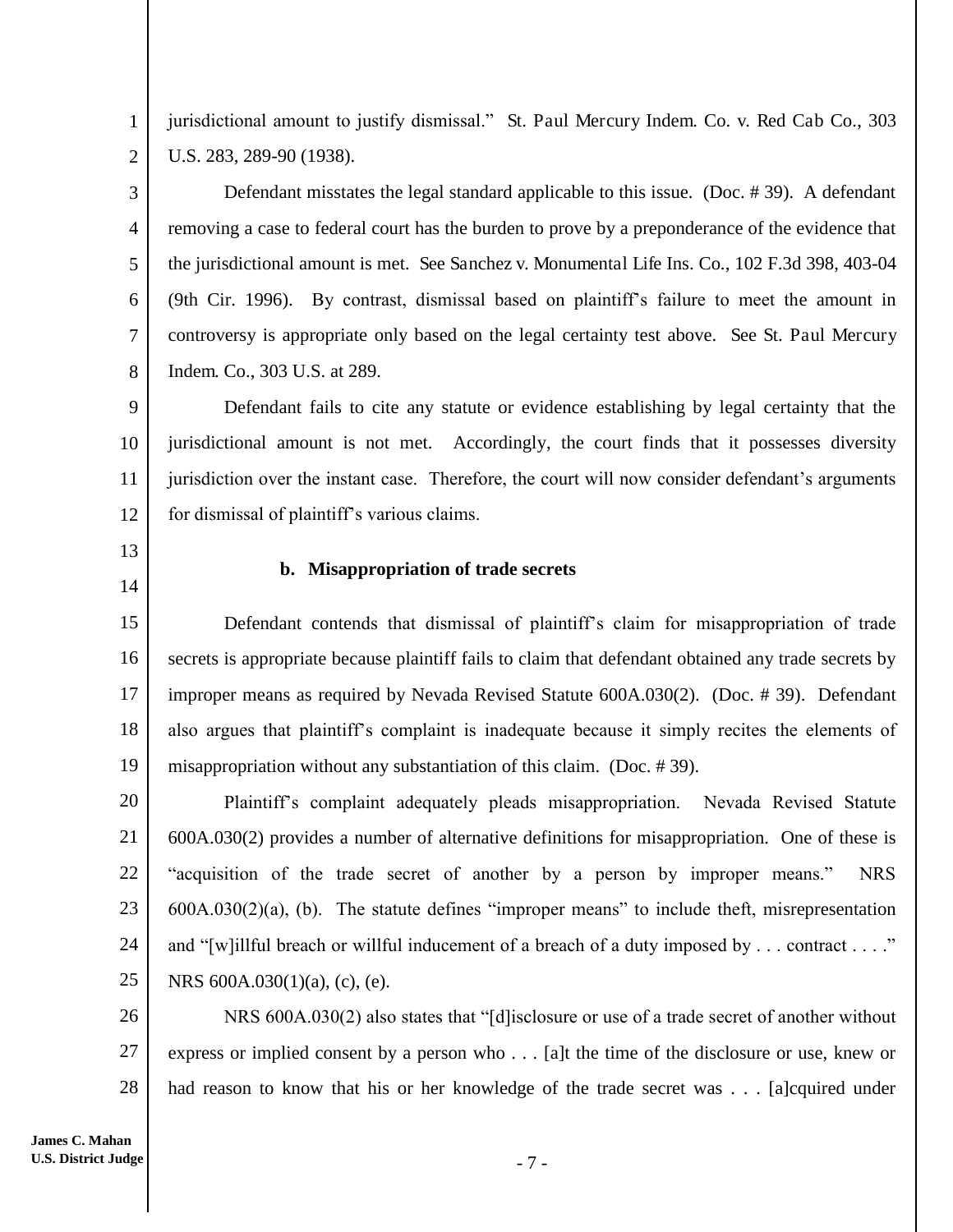1 2 circumstances giving rise to a duty to maintain its secrecy or limit its use . . . ." NRS 600A.030(2)(c)(2)(II).

3 4 5 6 7 8 9 10 Accepting plaintiff's well-pled factual allegations as true, plaintiff states a plausible misappropriation claim. Plaintiff's complaint alleges that "[o]n or about August 5, 2014 and under false pretenses, [defendant] contacted Mr. Ryan Graeber, a Senior Developer with CPAlead, requesting an 'updated data set' and access to the CPAlead central data system and server." (Doc. # 29). Plaintiff further alleges that defendant disclosed plaintiff's confidential information to at least two individuals. (Doc. # 29). Plaintiff cites the confidentiality and intellectual property agreements signed by defendant as evidence that defendant knew or should have known the confidential nature of the information at issue. (Doc. #29).

For the foregoing reasons, the motion to dismiss will be denied with regard to plaintiff's misappropriation claim.

13

11

12

14

## **c. Interference with prospective contractual relations**

15 16 17 18 Defendant next moves to dismiss plaintiff's claim for interference with prospective contractual relations. (Doc. # 39). Defendant contends that plaintiff fails to meet the pleading standard for this claim because plaintiff simply recites the elements for this cause of action without elaboration. (Doc. # 39).

19 20 21 22 23 Plaintiff alleges in its complaint that defendant had access to client and affiliate lists through his employment with plaintiff. (Doc. # 29). Plaintiff also alleges that defendant forwarded this information to his co-defendants, who then sent an email solicitation to plaintiff's customer database. (Doc. # 29). Plaintiff states that it received this solicitation through an email address included in its database.

24 25 26 27 Plaintiff alleges that defendants could not have obtained this address in another manner. (Doc. # 29). Plaintiff further claims that defendant knew the nature of the client lists and that the alleged solicitation was sent by co-defendant Adeptive for the purpose of securing plaintiff's business. (Doc.  $#29$ ).

28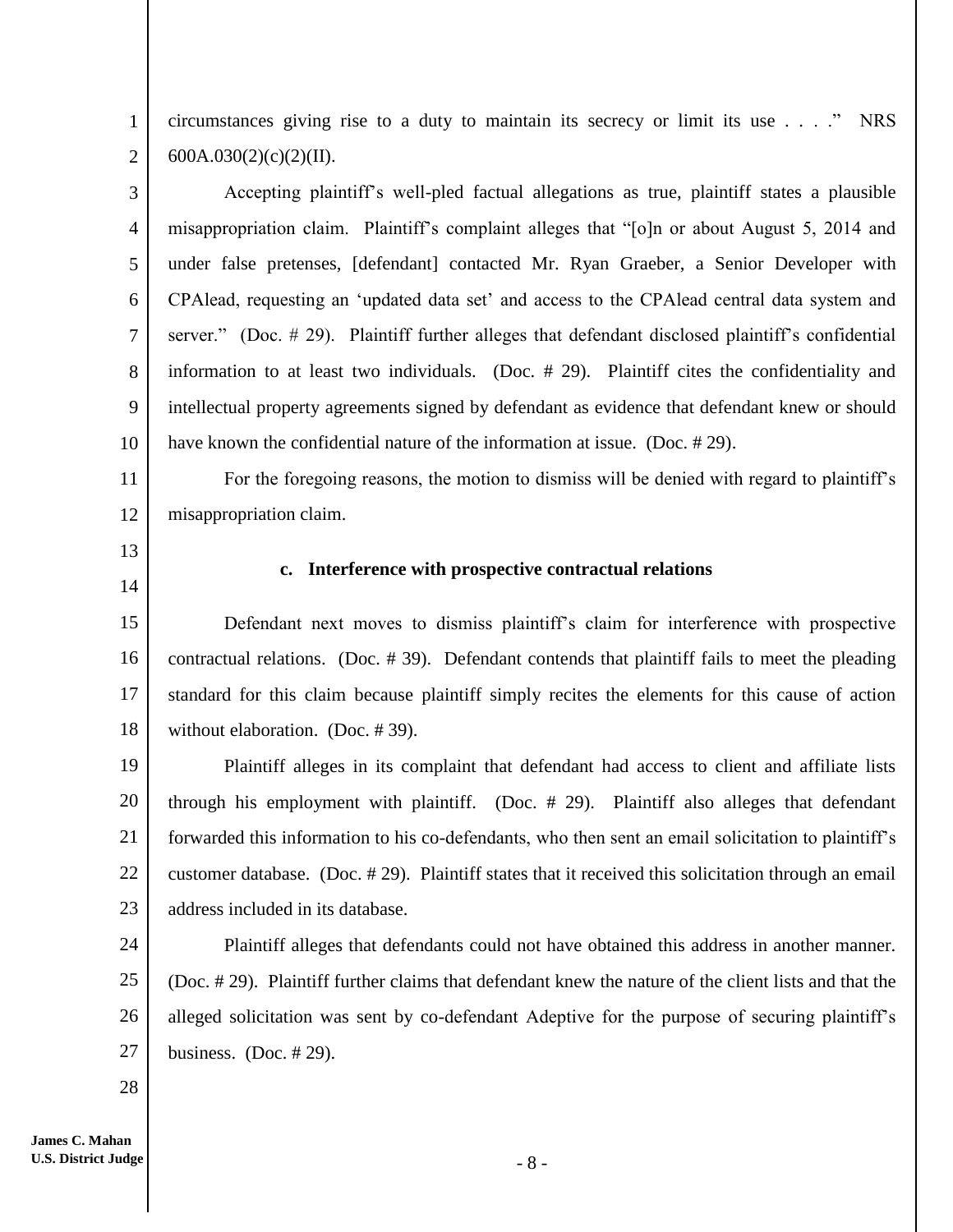Plaintiff's complaint alleges sufficient facts to survive a motion to dismiss this claim. Accordingly, dismissal will be denied as to plaintiff's claim for interference with prospective contractual relations. Defendant may seek to rebut these claims through discovery.

#### **d. Declaratory judgment**

6 7 8 9 10 11 Plaintiff asks the court in its first amended complaint to "enter a declaratory judgment, declaring that [plaintiff] is the sole and exclusive owner of its Trade Secrets, Confidential Information and Inventions, including, without limitation, its proprietary lists of advertiser clientele and affiliate publishers, marketing and sales programs, business model and platforms, strategic plans, source and object code, and programming methods and procedures." (Doc. # 29).

12 13 14 15 16 Defendant's only argument against a declaratory judgment is that the court lacks jurisdiction in this case. (Doc. # 39). As previously analyzed, these arguments are without merit. Defendant does not otherwise challenge plaintiff's request for a declaratory judgment and does not state any grounds for dismissal of this claim. Accordingly, dismissal of this claim will be denied.

17

18

1

2

3

4

5

#### **e. Conversion**

19 20 21 22 Defendant states that plaintiff's conversion claim should be dismissed because plaintiff merely cites the requisite elements without support. (Doc. # 39). However, plaintiff's complaint identifies specific items that it alleges defendant unlawfully retained after his termination, interfering with plaintiff's right to use and possession of this property. (Doc. # 29).

23 24 25 26 27 Conversion constitutes "a distinct act of dominion wrongfully exerted over another's personal property in denial of, or inconsistent with his title or rights therein . . . ." Evans v. Dean Witter Reynolds, Inc., 5 P.3d 1043, 1048 (Nev. 2000). Taking plaintiff's well-pled factual allegations as true, the court finds that plaintiff has stated a plausible claim for relief under this standard. Accordingly, the court will not grant dismissal of plaintiff's conversion claim.

28 . . .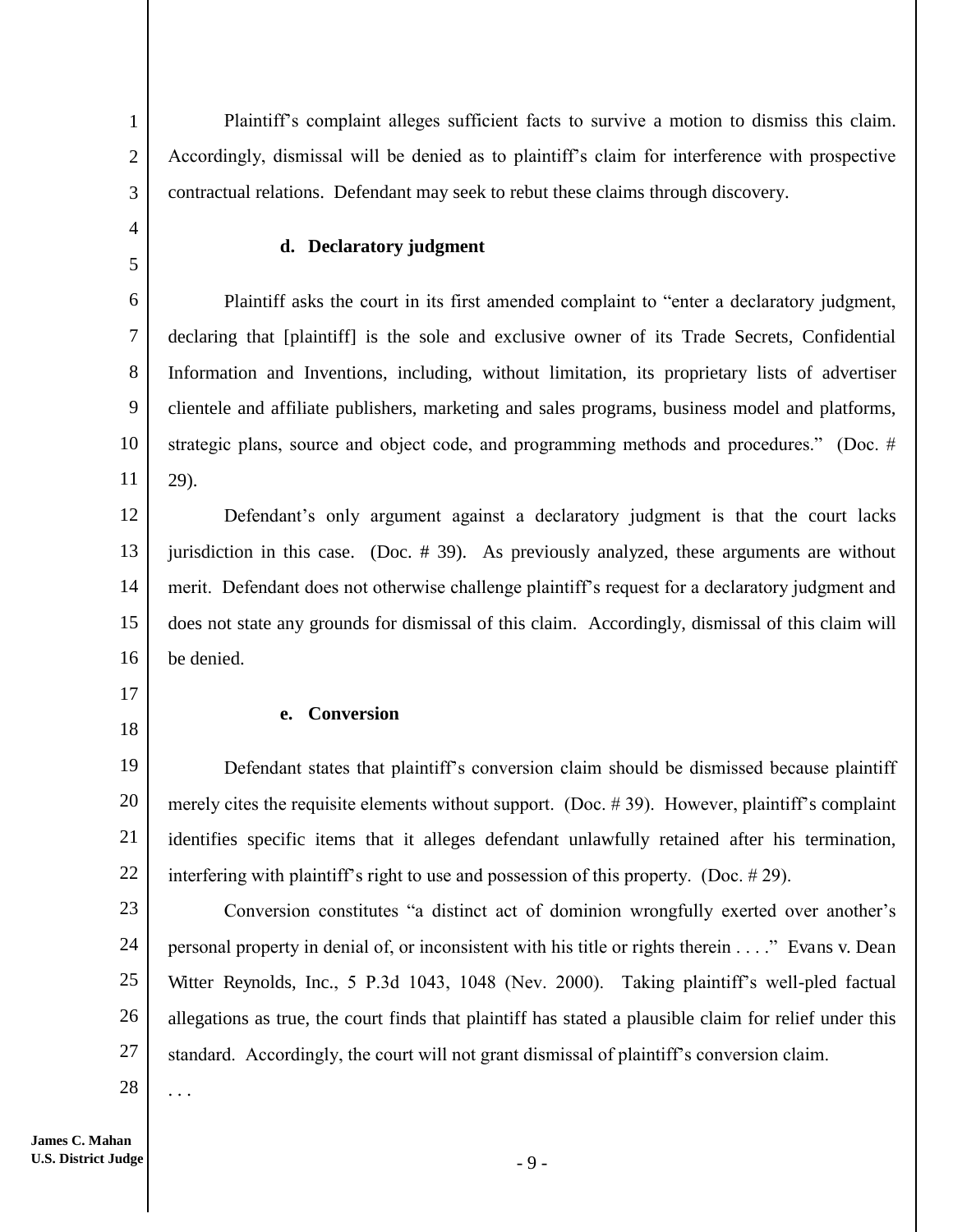#### **f. Trespass to chattels**

1

2

3

4

5

6

7

8

9

10

11

12

13

14

15

16

17

18

19

20

21

22

23

24

25

26

27

28

Defendant seeks dismissal of plaintiff's trespass to chattels claim on the same grounds. (Doc. # 39). Plaintiff states that the court should deny this request based on the same reasons as plaintiff's conversion claim. (Doc. # 53).

 Trespass to chattels and conversion express alternative causes of action for different degrees of intrusion upon one's possessory interest. See Restatement (Second) of Torts § 222 (1965). As a result, the court will deny dismissal of this claim for the reasons stated above with regard to conversion.

#### **g. Unfair competition**

 Defendant argues for dismissal of plaintiff's unfair competition claim. (Doc. # 39). While plaintiff's initial complaint alleged unfair competition, no such claim is presented in plaintiff's first amended complaint. (Doc. # 29). This request is therefore moot.

## **h. Civil conspiracy**

Defendant seeks dismissal of plaintiff's civil conspiracy claim on the grounds that plaintiff's claim is "based upon pure speculation." (Doc. # 39). Plaintiff's complaint alleges that defendants conspired to misuse plaintiff's confidential data and trade secrets. (Doc. # 29).

As previously discussed, plaintiff's complaint states more than one plausible tort claim. In particular, plaintiff claims that defendants misappropriated trade secrets and unlawfully used plaintiff's client lists to interfere with plaintiff's contractual expectations. (Doc. # 29). Plaintiff also asserts claims of conversion and trespass to chattels against defendant based on the fact that he retained certain equipment after his termination. (Doc. # 29).

 Based on these theories of liability, plaintiff plausibly alleges an unlawful objective on the part of defendants. Further, plaintiff alleges that defendant sent plaintiff's confidential information to co-defendants to further this objective. Accordingly, plaintiff states a plausible claim for civil conspiracy, and this cause of action will not be dismissed.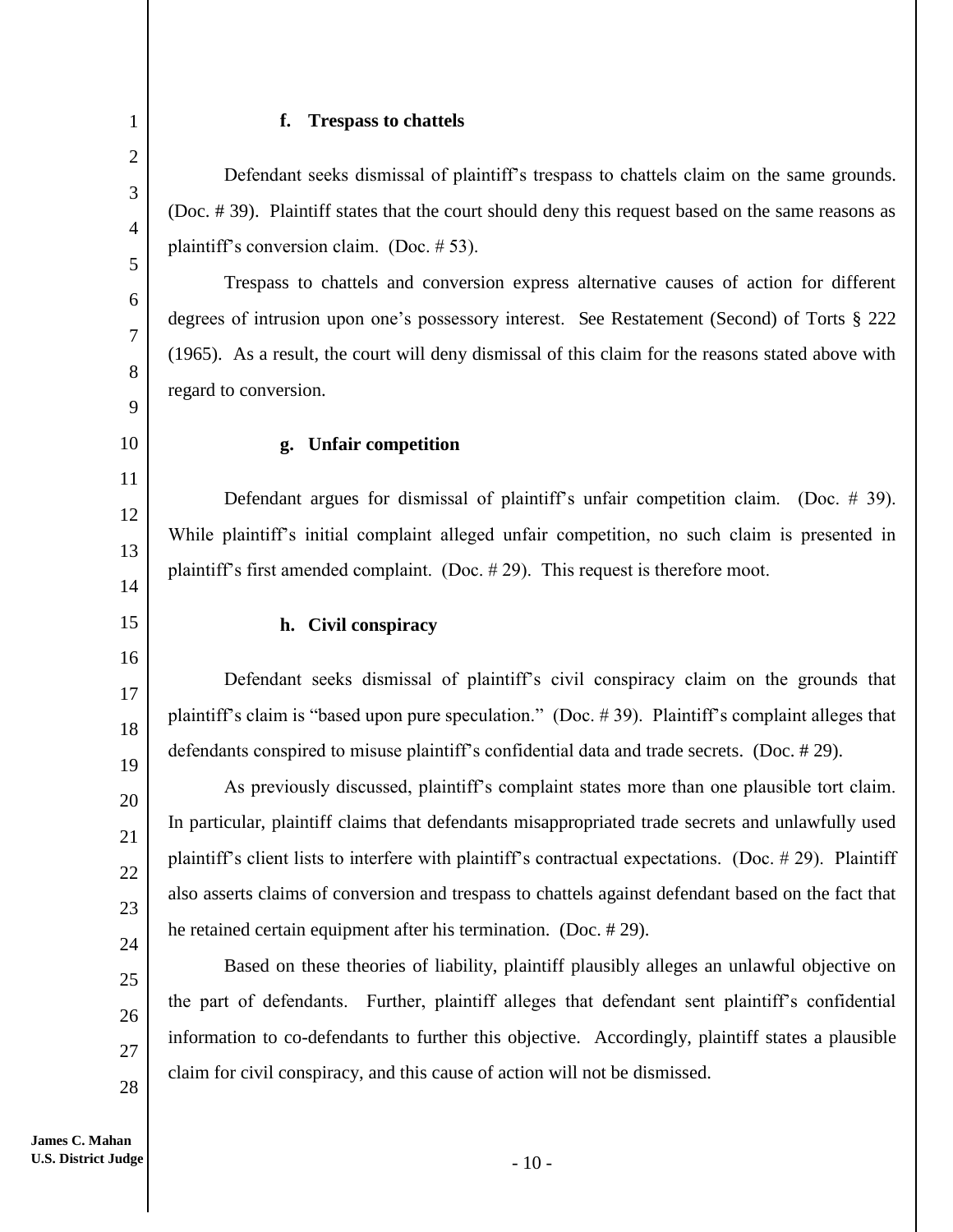23

24

25

26

27

28

## **i. Unjust enrichment**

Defendant next seeks dismissal of plaintiff's claim for unjust enrichment. (Doc. # 39). Defendant argues that "[p]laintiff does not plead that it conferred a benefit upon Defendants which Defendants unjustly retained, rather it pleads that Defendants stole their trade secrets." (Doc. # 39).

"Unjust enrichment exists when the plaintiff confers a benefit on the defendant, the defendant appreciates such benefit, and there is acceptance and retention by the defendant of such benefit under circumstances such that it would be inequitable for him to retain the benefit without payment of the value thereof." Certified Fire Prot. Inc. v. Precision Constr., 283 P.3d 250, 257 (Nev. 2012) (internal quotation marks and citation omitted).

Plaintiff's complaint alleges that defendants were unjustly enriched with the benefits of (1) computer and telephone equipment, and (2) access to plaintiff's trade secrets and confidential information. (Doc. # 29). Plaintiff alleges that this information and equipment was unlawfully retained after defendant's termination. (Doc. # 29). Plaintiff states that pursuant to defendant's confidentiality agreement, he was required to return this property to plaintiff upon his termination. (Doc. # 29).

 Based on these well-pled facts, the court finds that plaintiff has stated a plausible claim for unjust enrichment. As a result, defendant's request to dismiss this claim will be denied.

## **j. Breach of the implied covenant of good faith and fair dealing**

Finally, defendant seeks dismissal of plaintiff's cause of action for breach of the implied covenant of good faith and fair dealing. (Doc. # 39). Defendant contends that a breach of this covenant only gives rise to tort liability in cases of a special relationship. (Doc. # 39).

 Plaintiff correctly responds that because it alleges claims for contractual breach of the implied covenant of good faith and fair dealing, this requirement does not apply. See A.C. Shaw Const., Inc. v. Washoe Cty., 784 P.2d 9, 10 (Nev. 1989) ("The law would be incongruous if the covenant is implied in every contract, and yet the only remedy for breach of that covenant is if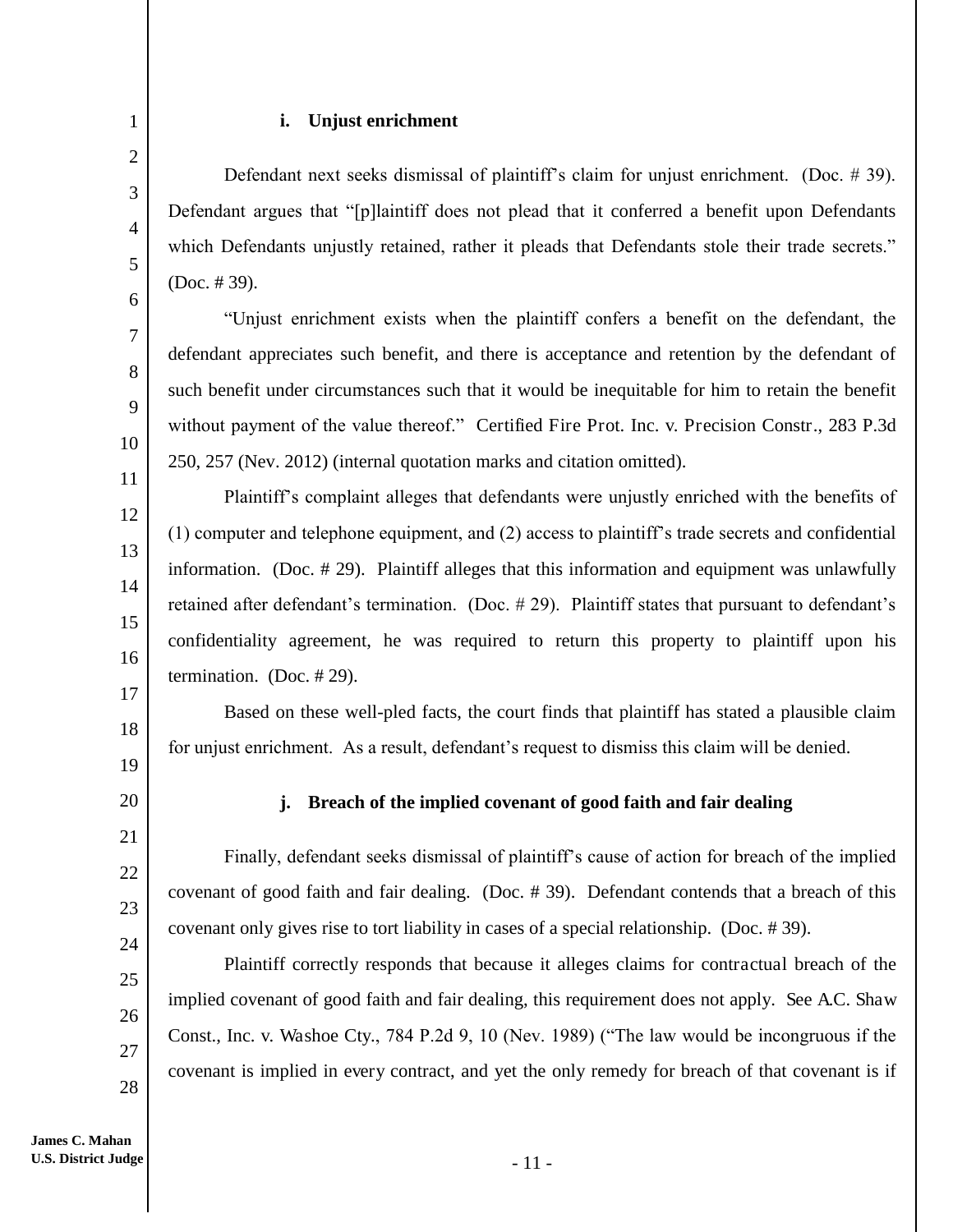1 2 tort damages are alleged and there exists a special relationship between the tort victim and the tortfeasor.") (emphasis in original).

 The court therefore finds that dismissal of this claim is inappropriate. Plaintiff adequately pleads that the parties contracted and that defendants breached plaintiff's expectations of these contracts. (Doc. # 29).

Because the court has denied each of defendant's requests for dismissal, the court will deny the third motion to dismiss in its entirety.

8 9

3

4

5

6

7

iv. Motion for reconsideration

10 11 12 Defendant asks the court to reconsider its prior order granting a preliminary injunction. He presents three main arguments in support of his motion for reconsideration. These will be addressed in turn.

13

14

23

24

28

## **a. Lack of jurisdiction**

15 16 17 Defendant first argues that the court should reconsider its prior order based on "a shift in events subsequent to oral argument in this matter." (Doc. # 30). In substance, defendant contends that the court lacked jurisdiction to issue its prior order.

18 19 20 21 22 As the court previously found, plaintiff's complaint sufficiently alleges diversity of citizenship and the requisite amount in controversy. Accordingly, the court does not find that dismissal based on lack of jurisdiction is proper. For this reason, reconsideration on the same basis would be inappropriate. The court will not grant the motion for reconsideration on these grounds.

# **b. Availability of injunctive relief**

25 26 27 Defendant next argues that the court should reconsider its order because "the only way for Plaintiff to get an injunction is under the Nevada Trade Secret statutes which do not authorize the seizure of a person's private and personal computers." (Doc. # 30). Defendant seems to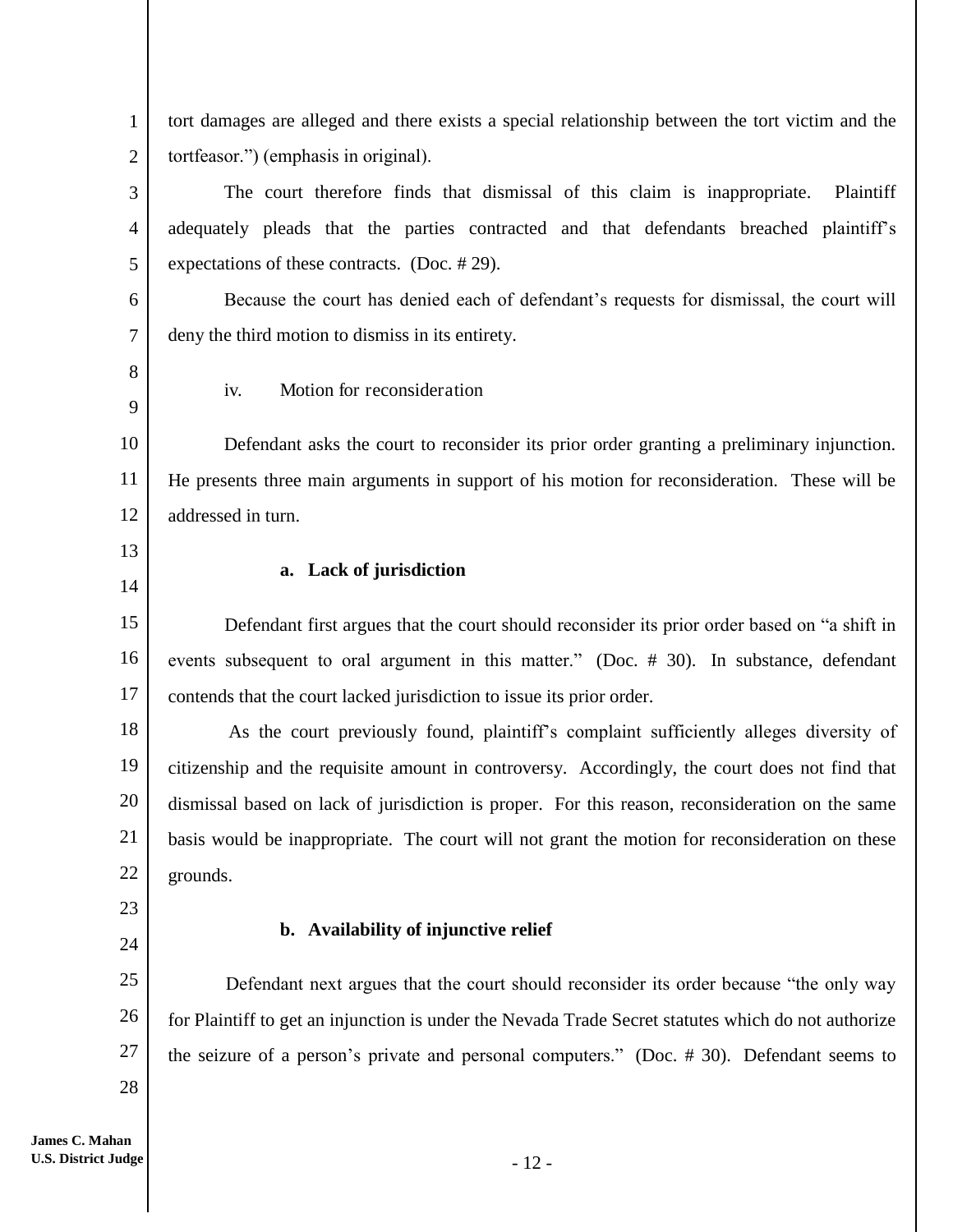believe that because plaintiff abandoned its claim under the Computer Fraud and Abuse Act, injunctive relief is now unavailable. (Doc. # 30).

 This argument is without merit. A court may grant a preliminary injunction in any case where the plaintiff shows (1) likelihood of success on the merits; (2) likelihood of irreparable injury if preliminary relief is not granted; (3) the balance of hardships weighs in its favor; and (4) advancement of the public interest. Winter v. N.R.D.C., 555 U.S. 7, 20 (2008).

7 8 9 10 11 Defendant's argument that Nevada trade secret laws do not allow for injunctions is without merit. Defendant has admitted that he possesses plaintiff's proprietary information and told plaintiff's representative that he had disclosed this information to two individuals. On this basis, the court found that plaintiff met the standard for a preliminary injunction and granted plaintiff's motion.

12 13 14 Defendant fails to show newly discovered evidence, clear error, or an intervening change in controlling law. See School Dist. No. 1J v. ACandS, Inc., 5 F.3d 1255, 1263 (9th Cir. 1993); Fed. R. Civ. P. 60(b). The court will not grant the motion for reconsideration on this basis.

15

16

1

2

3

4

5

6

## **c. Scope of the order**

17 18 19 20 21 Finally, defendant contends in his reply that "the Court committed error in signing Plaintiff's version of the order which is significantly broader than what this Court actually ordered during the hearing." (Doc. # 49). Defendant argues that the court never ordered complete imaging of defendant's hard drives, and thus that the order drafted by plaintiff and signed by the court is inappropriately broad. (Doc. # 49).

22 23

24

 Defendant expresses concern that a complete imaging of his computers will result in disclosure of personal information, trade secret information related to his new employment, and information protected by attorney-client privilege. (Doc. # 49).

25 26 27 28 The court has reviewed the record and its preliminary injunction order, and will deny the motion for reconsideration. At the hearing, the court stated that the parties should agree on a third party to go through defendant's computers to classify and remove plaintiff's confidential information. (Doc. # 22).

**James C. Mahan U.S. District Judge**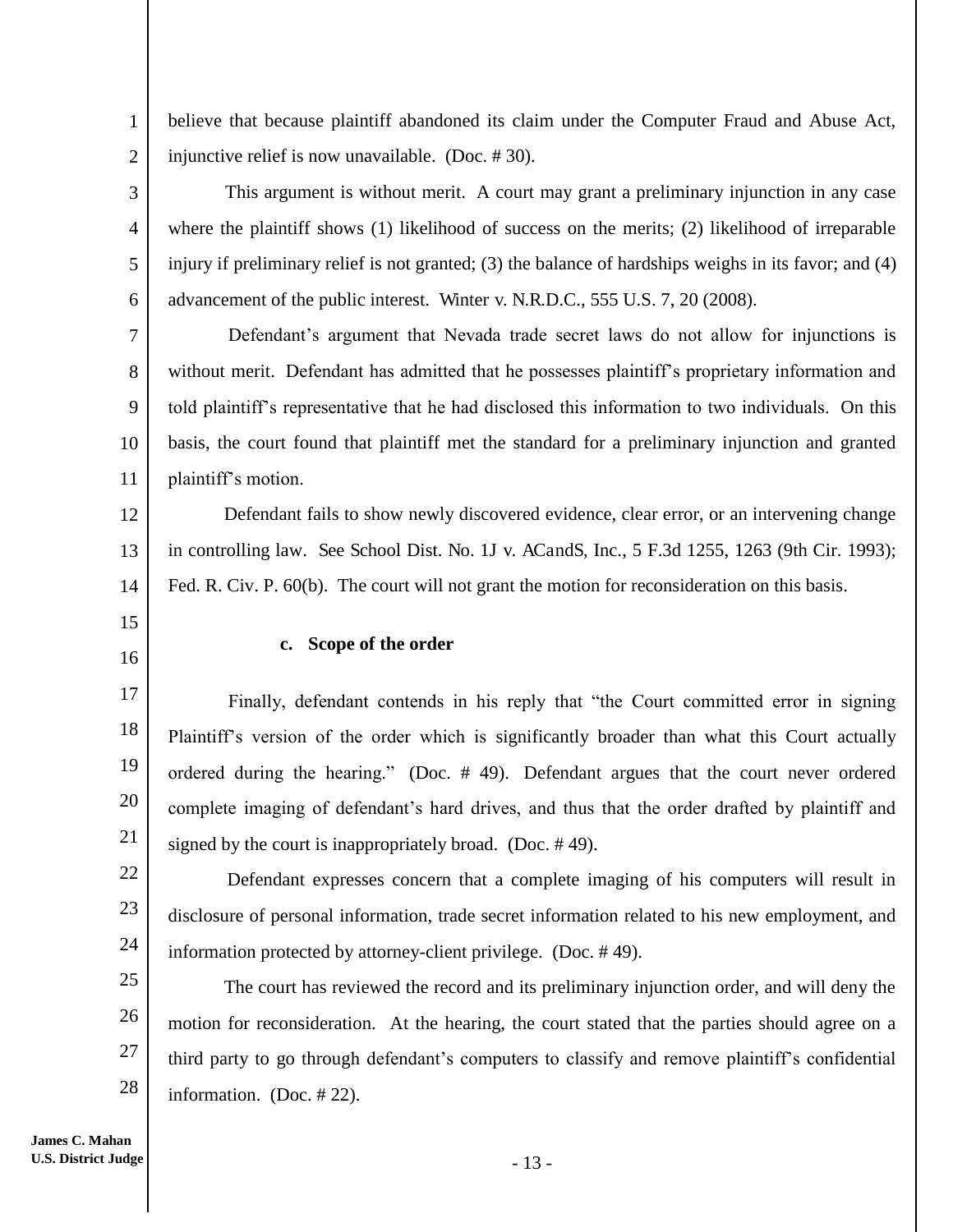The court indicated that a neutral third party would be in the best position to review and categorize the information on defendant's servers in a way that is fair to both parties. (Doc. # 22). The court specified that any computers that may contain plaintiff's confidential information should be turned over. (Doc. # 22).

5 6 7 8 9 10 The court stated at the hearing that plaintiff's counsel should draft a proposed preliminary injunction order detailing the particular terms of the third party's review of defendant's computers. (Doc. # 22). In granting the preliminary injunction pursuant to plaintiff's proposal, the court ordered that defendant's computers and computer media should be delivered to third party TERIS for forensic imaging. (Doc. # 32). The court's order was not inconsistent with its representations at the hearing.

11 12 13 14 15 The court already addressed defendant's concerns about personal or confidential information at the hearing and in its preliminary injunction order. The court has made clear to the parties that the third party appointee shall not disclose any information on the servers to any other person except as provided by court order. (Doc. # 32). The order allowed for defendant to designate specific personal files as protected and "attorneys' eyes only." (Doc. # 31, 32).

16 17 18 19 The court therefore finds that reconsideration of its preliminary injunction order is not warranted. Defendant fails to show that newly discovered evidence, clear error, or an intervening change in controlling law exists in this case. Accordingly, the motion for reconsideration will be denied.

20

21

1

2

3

4

v. Motion for sanctions

22 23 Plaintiff moves for sanctions against defendant for failure to comply with the court's orders, resulting in spoliation of evidence. (Doc. # 37).

24 25 26 27 On September 10, 2014, the court granted a temporary restraining order and ordered defendant to turn over his computers within three days. (Doc. # 6). The court then held a hearing on the preliminary injunction motion and granted a preliminary injunction against defendant pursuant to the above. (Doc. # 32). On that date, the court again ordered defendant to

28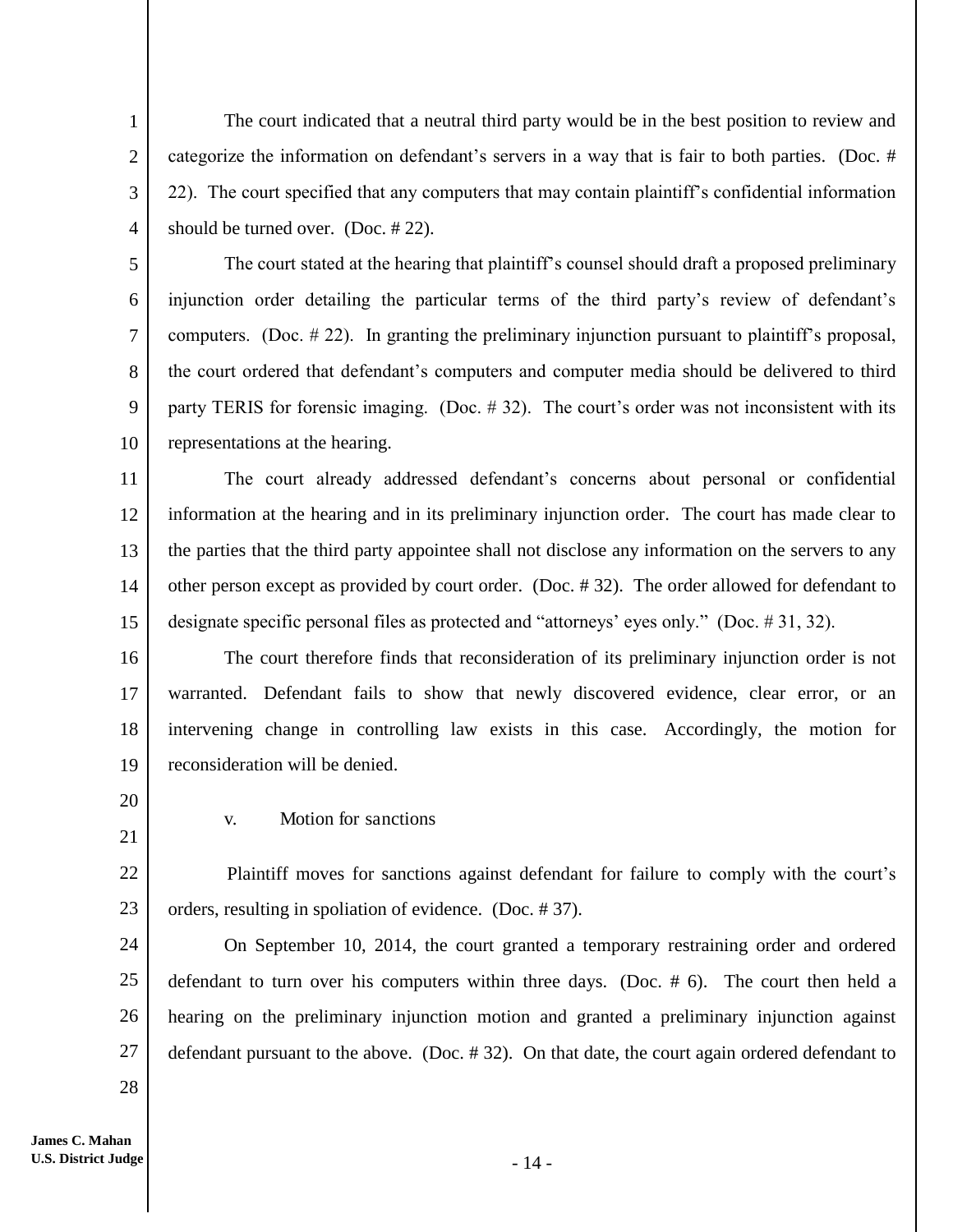1 2 turn over to the appointed third party all computers that may contain plaintiff's confidential information. (Doc. # 32).

 On the same date, defendant's counsel informed plaintiff's counsel that defendant's apartment had apparently been robbed the prior week. Defendant's counsel reported that the robbers took all of defendant's computers and servers. (Doc. # 37-1). Defendant's counsel stated that defendant has been unsuccessful at retrieving this property. (Doc. # 37-1).

7 8 9 Plaintiff alleges that defendant's purported loss results from his own misconduct in an attempt to circumvent the court's order. (Doc. # 37). As a result, plaintiff asks the court to enter a default judgment against defendant. (Doc. # 37).

10 11 12 13 14 The court does not find it appropriate to enter a default judgment against defendant due to his failure to comply with the court's order. However, defendant has previously admitted to possessing plaintiff's confidential information. (Doc. # 37). Accordingly, the court finds that spoliation sanctions are appropriate. A jury will be entitled to draw an adverse inference from defendant's failure to comply with the court's order to turn over evidence.

15 16 17 18 19 20 Plaintiff's response to defendant's third motion to dismiss includes an additional request for sanctions. (Doc. # 53). Plaintiff states that bad faith can be inferred from the fact that defendant essentially refiled his second motion to dismiss without altering his arguments. (Doc. # 53). Plaintiff further argues that defendant's "lawyers should be sanctioned for continually raising frivolous arguments, unsupported by case law, which serve only to vexatiously multiply these proceedings." (Doc.  $\# 53$ ).

21 22 23 Similarly, defendant argues that plaintiff should be sanctioned for filing a claim under the Computer Fraud and Abuse Act, obtaining an injunction on this basis, and then voluntarily dismissing the claim. (Doc. # 57).

24 25 26 Both of these arguments are without merit. The court will impose spoliation sanctions against defendant for his failure to turn over the appropriate evidence. However, no other sanctions will be imposed.

27 . . .

3

4

5

6

28 . . .